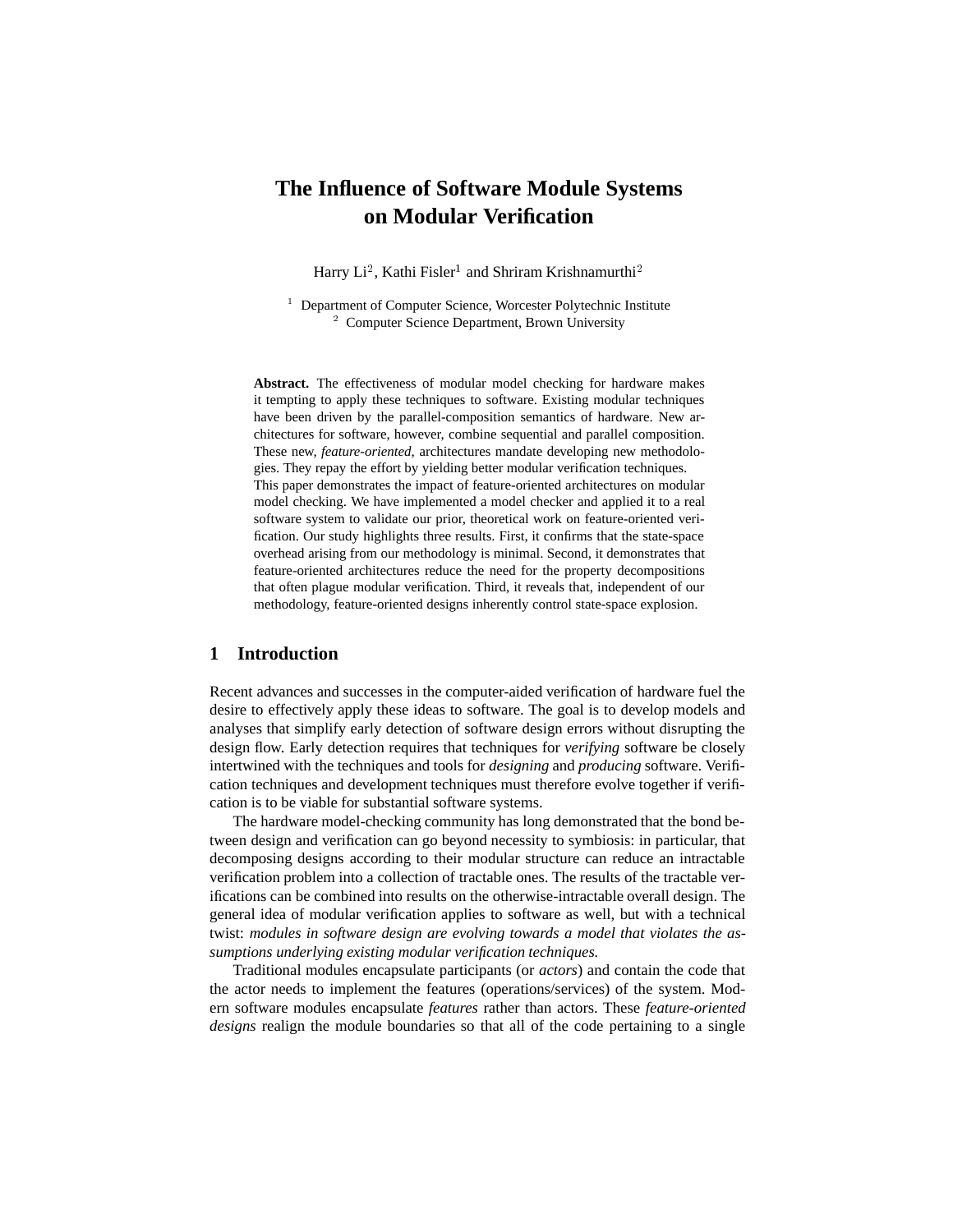operation lies in the same module; the modules therefore *cross-cut* actors. Researchers have proposed feature-oriented modules under many names (*refinements*[6], *units* [15], *aspects* [23], *collaborations* [27], *hyper-slices* [28], and others); some have spoken of feature-oriented designs (or *feature engineering*) in more general terms [32]. Ongoing research on feature-oriented modules shows that they simplify key software engineering problems such as configurability, maintainability, and evolution [3, 15].

Since features often operate exclusively from one another, feature-oriented modules do not compose in parallel. Instead, their composition model employs a certain combination of parallel and sequential composition. Existing modular verification techniques assume either purely parallel or purely sequential composition; accordingly, none of them apply to feature-oriented designs. In previous work, we proposed a methodology for modular verification of feature-oriented designs [17]. The existence of this methodology, however, does not address the more crucial practical question: do featureoriented modules simplify or facilitate verification in practice?

This paper argues that feature-oriented modules are better suited for modular verification than traditional module systems. We present a case study on verifying a substantial feature-oriented software design with our new modular verification methodology. We base our claims about the superiority of feature-oriented modules for verification on the following claims:

- **–** They simplify the problem of decomposition in verification because such modules naturally align with properties. This reduces, and often even eliminates, the current need for property decomposition in modular verification.
- **–** They provide a felicitous framework for composing results of modular verifications into results on whole systems, while avoiding some of the circularity difficulties inherent in classical modular verification work.
- **–** Their design discipline appears to even inherently control state-space explosion.

Section 2 motivates and illustrates feature-oriented modules by describing the software system that we use in the case study. Section 3 summarizes our methodology for feature-oriented modular verification. Section 4 presents our case study using this methodology to verify the design described in Section 2. Section 5 discusses related work, and Section 6 offers concluding remarks and outlines future work.

## **2** FSATS**: An Example of Feature-Oriented Design**

FSATS is a simulator for command-and-control missions. Missions involve a hierarchy of (military) personnel; each person in the hierarchy commands a set of weapons. In a simulated mission, certain personnel identify potential targets and initiate a communication protocol to determine who (if anyone) will attack the target. This decision is based on a series of factors including the nature and location of the target, as well as the availability of weapons at each point of the hierarchy. Once a person accepts responsibility for a mission, he commands his weapons to attack the target.

One of the main challenges a programmer would experience in implementing FSATS is that the personnel and weapons hierarchies need to be sufficiently flexible to simulate a variety of military scenarios. This requires several kinds of customizations: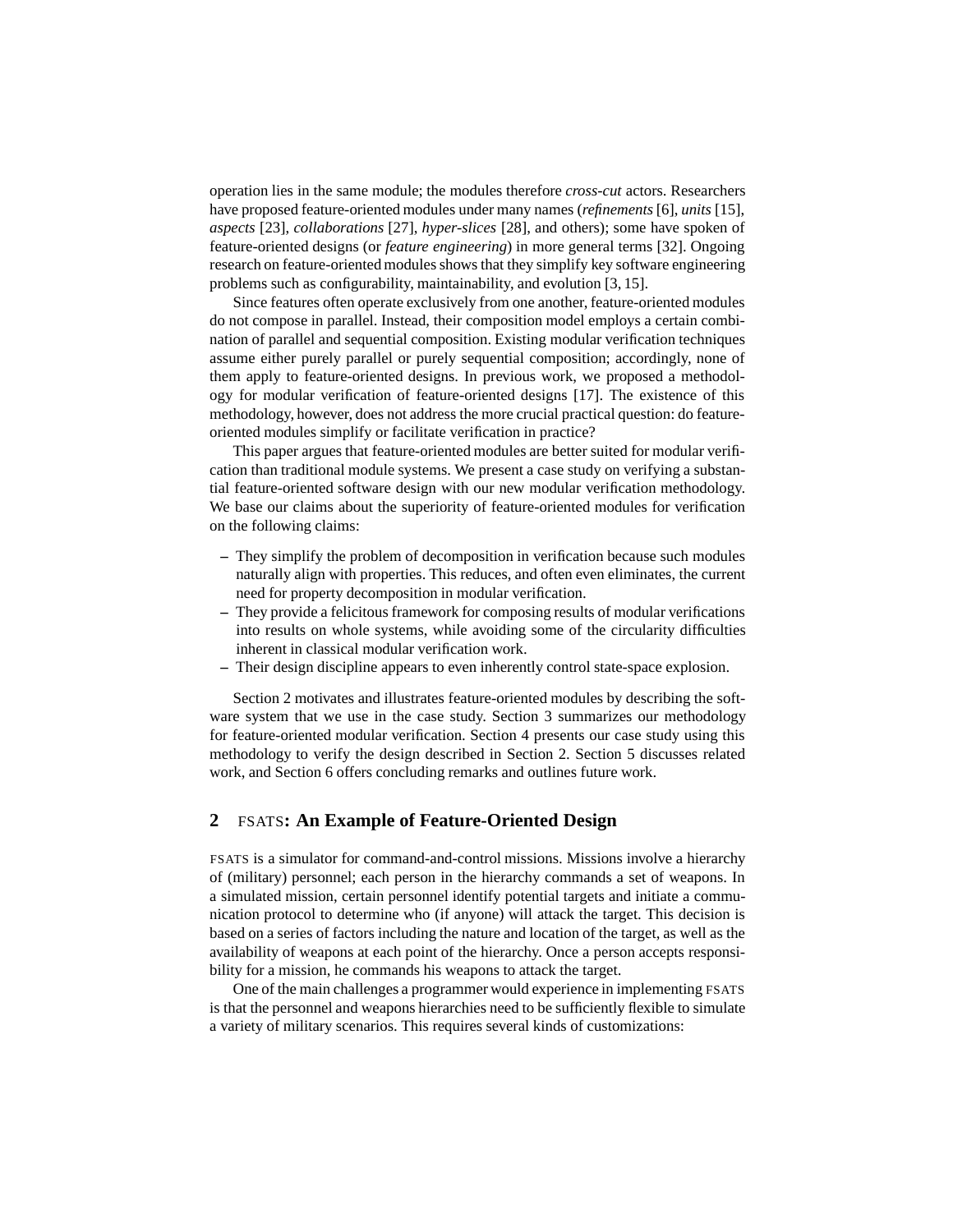

Fig. 1. Two modularizations of FSATS: actor-oriented (left) and feature-oriented (right); the dashed boxes delimit module boundaries in each figure.

- **–** Certain terrains preclude certain classes of weapons; the weapons controlled by each person must change according to the terrain under simulation.
- **–** Different branches of the military employ different personnel hierarchies; each person's superiors in the hierarchy must therefore be flexible.
- **–** Different situations may require personnel to respond differently to the same nature and location of target; thus the algorithm for deciding whether someone can accept a mission requires flexibility, sometimes on-the-fly.

Constructing separate simulators from scratch for each potential scenario is infeasible. FSATS implementations therefore need to be customizable along all of these lines with minimal reconfiguration effort. Recompilation is acceptable when building a new simulator, but modification to existing code is not. Batory, Johnson, MacDonald, and von Heeder [4] designed and implemented FSATS using feature-oriented modules to endow it with these capabilities. This implementation used Batory's JTS system [5], a Java front-end developed to support feature-oriented modules. This section uses their decisions and observations to motivate (Section 2.1) and define (Section 2.2) featureoriented design.

#### **2.1 Feature-Oriented Designs**

FSATS consists of personnel and weapons (collectively called the *actors*) and missions for firing on targets (the *features* or operations that the actors cooperate to implement). For each actor/mission pair such that the actor participates in the mission, FSATS contains some code fragment(s) implementing the actor's role in the mission. The architecture organizes these code fragments into cohesive constructs, such as classes and modules. Viewing the actor/mission pairs as a grid, two organizations jump to mind (Figure 1): modules can align with actors/columns (actor-oriented modules), or modules can align with missions/rows (feature-oriented modules). The figure shows the code fragments as state machines, which is how FSATS expresses its mission protocols.

To motivate the appeal of feature-oriented modules, consider the problem of adding or removing missions from a simulator. For a given set of target conditions, several actors are involved in deciding which mission to execute. Altering missions under actororiented modules therefore requires modifying the modules for each actor involved in the mission. As the code corresponding to a single mission may not be cleanly isolated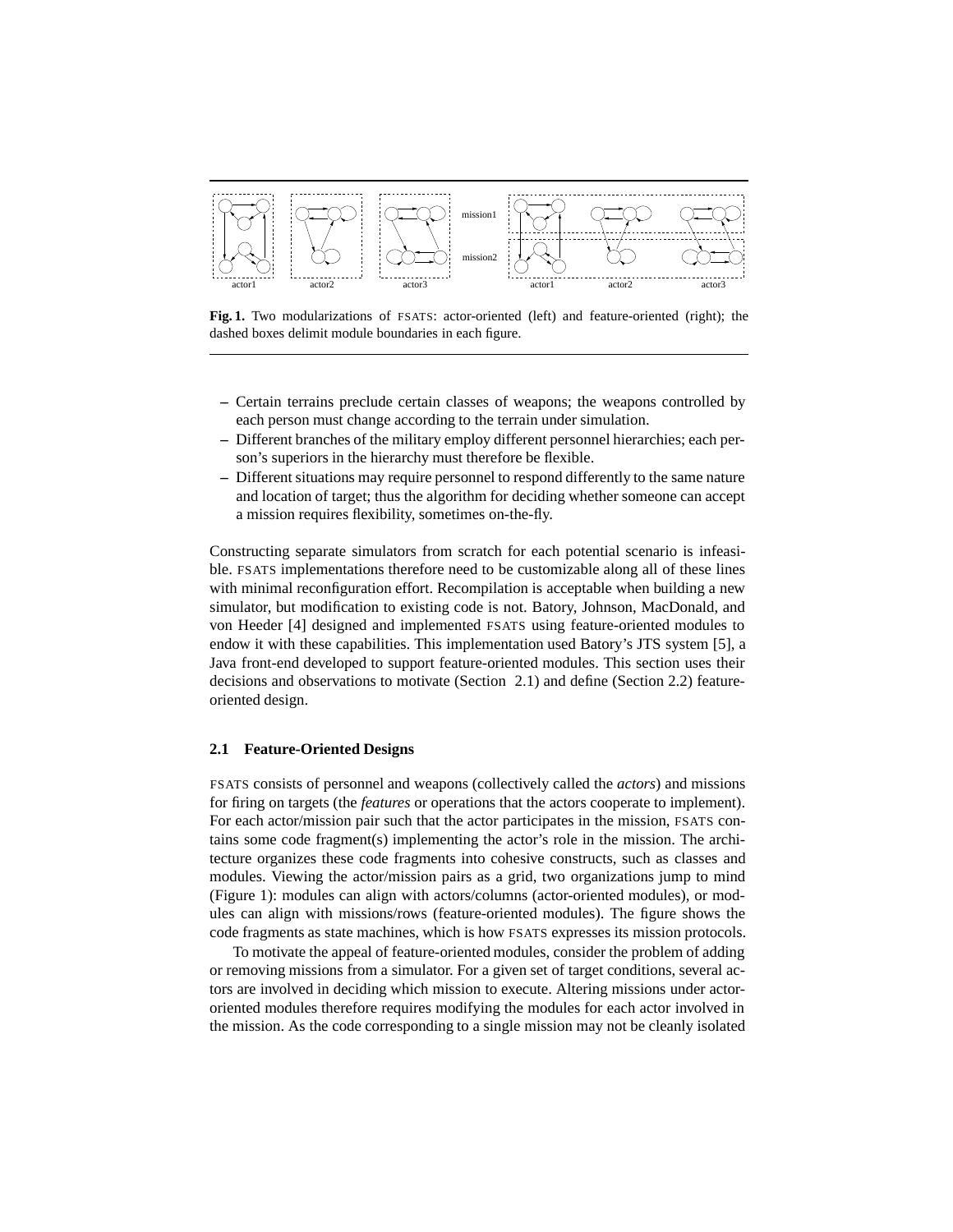in the original code (since multiple missions may involve similar decision-making processes), this editing operation is potentially expensive. With feature-oriented modules, in contrast, each module encapsulates code for a mission centered around a particular weapon under a certain set of conditions. To remove a weapon from the system, a programmer can simply re-compose the system without the missions that use a weapon; the original implementor performed the necessary decomposition, so no editing of code is required.

Feature-oriented modules have been called *collaborations*, since a module encapsulates the code through which the actors collaborate to perform an operation. We adopt the term *collaboration* in the rest of this paper. In FSATS, each actor/mission code fragment is a class. A collaboration is therefore an ordered tuple of classes, one per actor. Collaboration composition connects the classes for each actor via object-oriented inheritance. The resulting (single) class contains all of the code needed to implement each mission for that single actor.

FSATS's requirement of flexible personnel hierarchies mandates that classes within collaborations have parameterized super-classes. Assume that battalion leaders report to brigade leaders in one simulator and to division command in another. These simulators require different collaborations for their core communications protocols. A designer implementing a mission involving battalions does not know which communication collaboration to use; that decision happens at system-composition time.<sup>1</sup> The designer therefore cannot fix the super-classes of the classes in his collaboration; he can, however, impose constraints on them through interfaces. Classes with parameterized super-classes are called *mixins* [8, 19, 30, 34].

Collaborations comprised of mixins provide the flexibility needed to implement FSATS. Different FSATS simulators are built by selecting weapons and communications collaborations and composing them to form a complete simulator. As described here, collaborations obey the characteristics of components [19], such as separate compilation, multiple instantiability and external linkage. A brief sampling of other successful designs in this domain includes protocol layers and database modules [6, 7, 33], a programming environment [14], test-bench generators [21] and verification tools [18, 31]. The growing application of collaboration-based architectures also reflects in the increased language support for programming with collaborations.

#### **2.2 A Formal Model of** FSATS

Having motivated the overall architecture of FSATS, we now describe a more formal model of collaborations, their interfaces, and their compositions that we use in our verification methodology. In FSATS, two pieces of code implement a particular actor's role in a mission. The first is a state machine fragment that specifies a mission-specific communication protocol. The second is a set of rules that govern whether an actor is equipped to accept a particular mission (based on his weapons' status and capacity). Our case study verifies properties of the communication protocol, not of the weapons selection rules. We therefore adopt a simpler view of FSATS in which each collaboration

<sup>1</sup> In other words, collaborations are composed through *client-controlled* or *third-party* linking.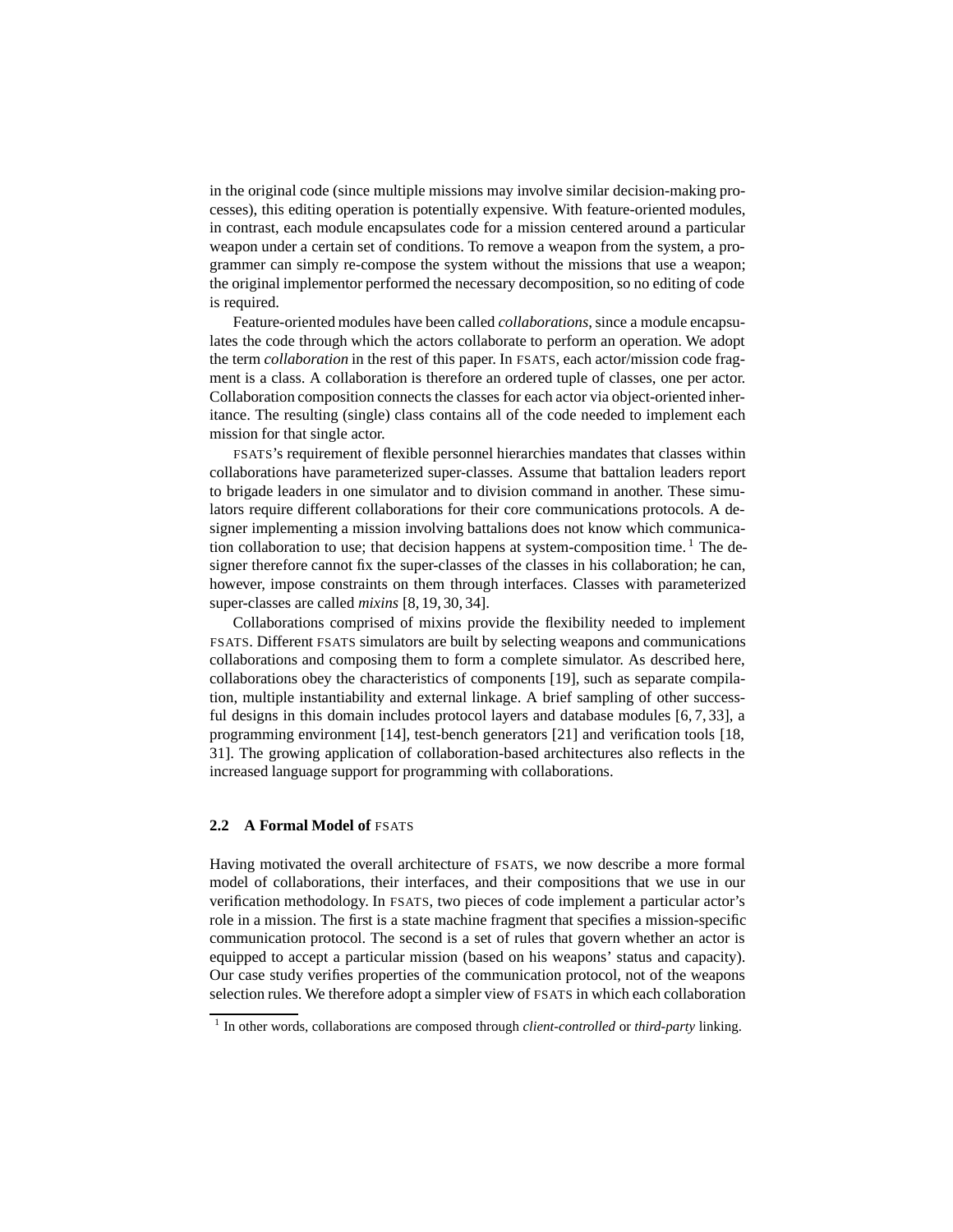consists of a tuple of state machine fragments and an interface for composing collaborations; each state machine fragment extends an existing (base) state machine by adding nodes, edges, and/or paths between states in the base machine.

Each base or composed design specifies interfaces, in terms of states, at which clients may attach extensions (i.e additional collaborations). We define interfaces formally below. In our experience, new features generally attach to the base design at common or predictable points; the set of interfaces is therefore small. This is important, as the interface states will indicate information that we must gather about a design in order to perform compositional verification of collaborations; a large number of interfaces might require too much overhead in our methodology.

The following formal definition from our earlier paper [17] makes our model of collaboration-based designs precise. The definitions match the intuition in the figures, so a casual reader may wish to skip the formal definition.

**Definition 1** A *state machine* is a tuple  $\langle S, \Sigma, \Delta, s_0, R, L \rangle$ , where S is a set of states,  $\Sigma$  is the input alphabet,  $\Delta$  is the output alphabet,  $s_0 \in S$  is the initial state,  $R \subset$  $S \times PL(\Sigma) \times S$  is the transition relation (where  $PL(\Sigma)$  denotes the set of propositional logic expressions over  $\Sigma$ ), and  $L : S \to 2<sup>\Delta</sup>$  indicates which output symbols are true in each state.

**Definition 2** A *base system* is a tuple  $\langle M_1, \ldots, M_k \rangle$  of state machines and a set of *interfaces*. We denote the elements of machine  $M_i$  as  $\langle S_{Mi}, \Sigma_{Mi}, \Delta_{Mi}, s_{0_M}, R_{Mi}, L_{Mi} \rangle$ . An interface contains a sequence of pairs of states

 $\langle \langle exit_1, reentry_1 \rangle, \ldots, \langle exit_k, reentry_k \rangle \rangle.$ 

Each  $exit_i$  and reentry<sub>i</sub> is a state in machine  $M_i$ . State exit<sub>i</sub> is a state from which control can enter an extension machine, and  $reentry_i$  is a state from which control returns to the base system. Interfaces also contain a set of properties and other information which are derived from the base system during verification; we describe these properties in detail in later sections.

**Definition 3** An *extension* is a tuple  $\langle E_1, \ldots, E_n \rangle$  of state machines. Each  $E_i$  must induce a connected graph, must have a single initial state with in-degree zero, and must have a single state with out-degree zero. For each  $E_i$ , we refer to the initial state as  $in_i$ and the state with out-degree zero as  $out_i$ . States in<sub>i</sub> and  $out_i$  serve as placeholders for the states to which the collaboration will connect when composed with a base system. Neither of these states is in the domain of the labeling function  $L_i$ .

Given a base system  $B$ , one of its interfaces  $I$ , and an extension  $E$ , we can form a new system by connecting the machines in  $E$  to those in  $B$  through the states in  $I$ , as shown in Figure 2. For purposes of this paper, we assume that  $B$  and  $E$  contain the same number of state machines. This restriction is easily relaxed; the relaxed form allows actors to not participate in each new feature, or to allow new actors as required by new features. We also assume that the states in the constituent machines of base systems and extensions are distinct.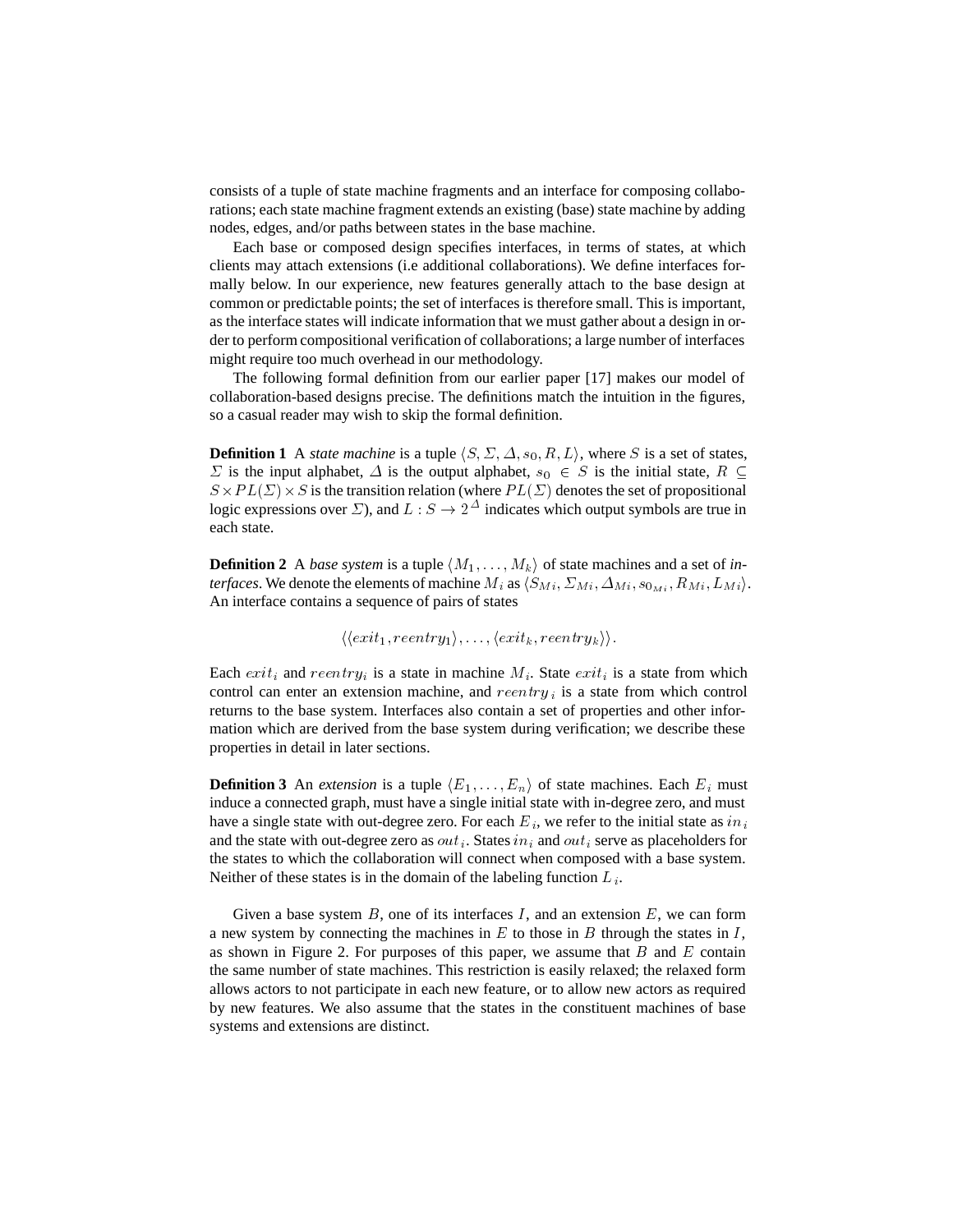

**Fig. 2.** Collaborations, interfaces, and composition

**Definition 4** Composing base system  $B = \langle M_1, \ldots, M_k \rangle$  and extension collaboration  $E = \langle E_1, \ldots, E_k \rangle$  via an interface  $I = \langle \langle exit_1, reentry_1 \rangle, \ldots, \langle exit_k, reentry_k \rangle \rangle$ yields a tuple  $\langle C_1,\ldots,C_k \rangle$  of state machines. Each  $C_i = \langle S_{Ci}, \Sigma_{Ci}, \Delta_{Ci}, s_{0Ci}, R_{Ci}, L_{Ci} \rangle$ is defined from  $M_i = \langle S_{Mi}, \Sigma_{Mi}, \Delta_{Mi}, s_{0_{Mi}}, R_{Mi}, L_{Mi} \rangle$  and its corresponding extension  $E_i = \langle S_{E_i}, \Sigma_{E_i}, \Delta_{E_i}, s_{0_{E_i}}, R_{E_i}, L_{E_i} \rangle$  as follows:  $S_{Ci} = S_{Mi} \cup S_{E_i} - \{in_i, out_i\};$  $s_{0_{Ci}} = s_{0_{Mi}}$ ;  $R_{Ci}$  is formed by replacing all references to  $in_i$  and  $out_i$  in  $R_{E_i}$  with  $exit_i$  and *reentry<sub>i</sub>*, respectively, and unioning it with  $R_{Mi}$ . All other components are the union of the corresponding pieces from  $M_i$  and  $E_i$ . We will refer to the cross-product of  $C_1$ ,  $\ldots$ ,  $C_k$  as the *global composed state machine*.

Definition 4 allows composed designs to serve as subsequent base systems by creating additional interfaces as necessary. This supports the notion of compound components that is fundamental in most definitions of component-based systems.

## **3 Modular Verification of Collaborative Designs**

Modular verification succeeds when the designer can isolate a portion of a design that is relevant to a property. Assume all of the actors in a system participate in executing a feature that we wish to verify. If the design uses an actor-oriented architecture, the modular structure naturally decomposes the design into individual actors. But the property is typically in terms of the *entire feature*, not the individual actors. Thus, the verification engineer must *decompose the property to align with the modular structure.* Experience shows that this task can be extremely difficult in practice because it is hard to isolate how one particular actor (or small set of actors) contributes to satisfying a property. Furthermore, actor-based property decompositions can induce circularity in the assumptions of behavior between modules [10].

In contrast, collaboration-based designs often avoid both of these problems because the modules naturally decompose around features. If the property concerns a feature, collaborations isolate the relevant portion of the system by design. Ideally, we should be able to verify a property of a feature by analyzing the collaboration that implements that feature in isolation from the rest of the system. Our methodology provides a mechanism for doing this.

What about properties that concern actors rather than features? Wouldn't an actororiented architecture be more suitable for proving those properties? Collaborations actually support both actor-oriented and feature-oriented decompositions. A full design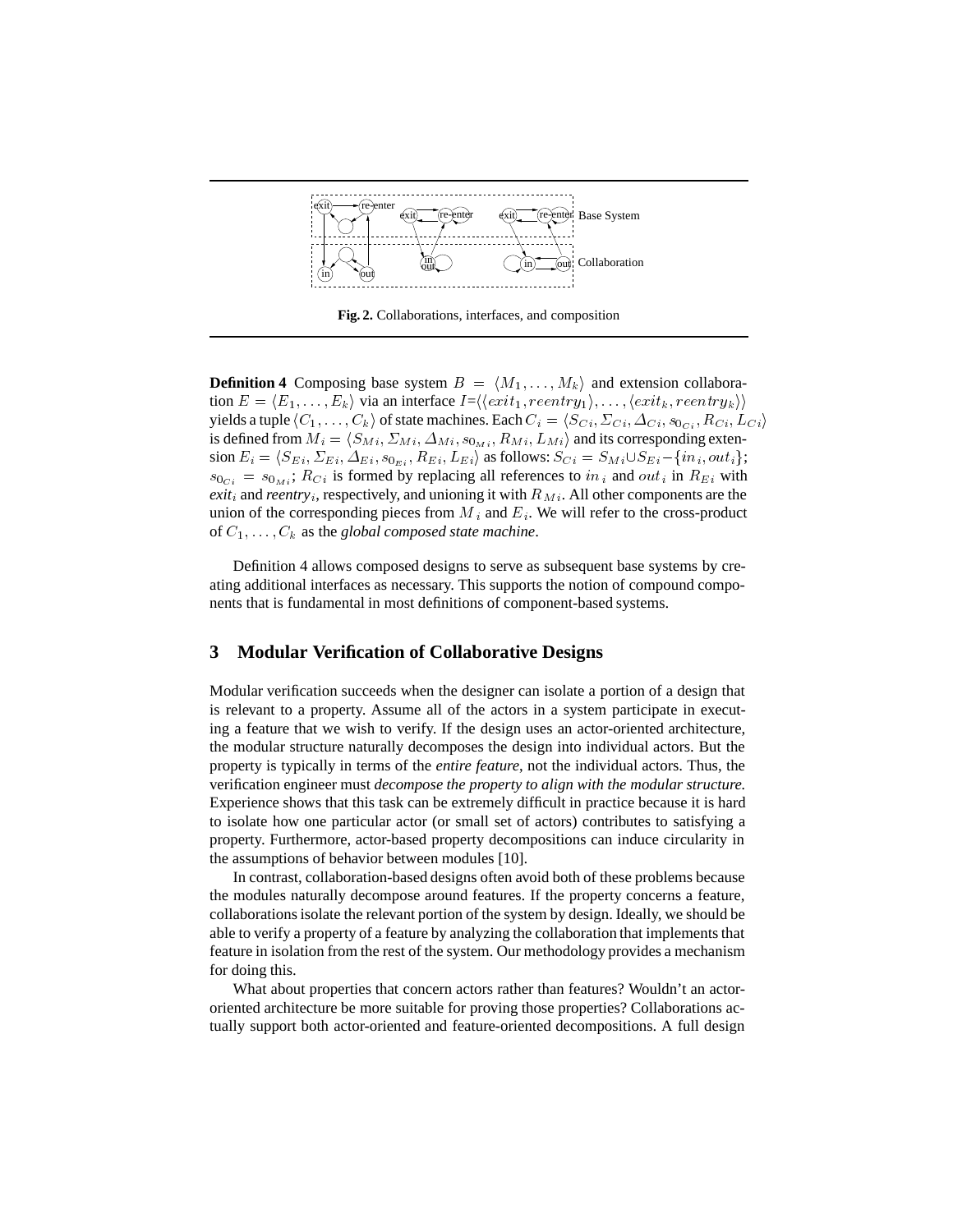

**Fig. 3.** Constructing collaboration cross-products to enable model checking. The shaded states represent a reachable state in the overall system; this cross-collaboration state arises during the transition from one feature to another.

is composed from a set of collaborations, which are tuples of mixins. If a property concerns the behavior of a single actor across multiple features, a verification tool can extract the actor's mixins from the collaborations, compose them via inheritance, and verify the property against the result. In short, collaborations can be composed either vertically or horizontally (as shown in Figure 1) as needed. Designing systems to support both actor- and feature-oriented composition does, however, force designers to break actors down into feature-sized pieces. The variety of systems that designers have built using collaborations suggests that programmers are willing to do this work in exchange for the benefits associated with collaboration-based designs.

#### **A Methodology For Verifying Collaborations Modularly**

This section describes our methodology for verifying properties against individual collaborations using CTL model checking. The methodology currently supports the following activities:

- 1. Proving a CTL property of individual or compositions of collaborations.
- 2. Deriving *preservation constraints* on the interface states of a collaboration that are sufficient to preserve each property after composition.
- 3. Proving that a collaboration satisfies the preservation constraints of another collaboration (or existing system). We establish preservation by analyzing only the extension, not the composition of the two collaborations.

The main challenge in the methodology lies in the first activity. In order to model check a property against a collaboration, we need a single state machine for the global crossproduct of the machine fragments in that collaboration. We discuss the issues in constructing this cross product below. The second activity involves recording some information during the CTL model checking process. The third involves mostly routine CTL model checking, with an initial seeding of labels on certain states of a design. We use CTL rather than LTL because the CTL semantics supports the state labelings that we need for our methodology; adapting our methodology to LTL is an open problem.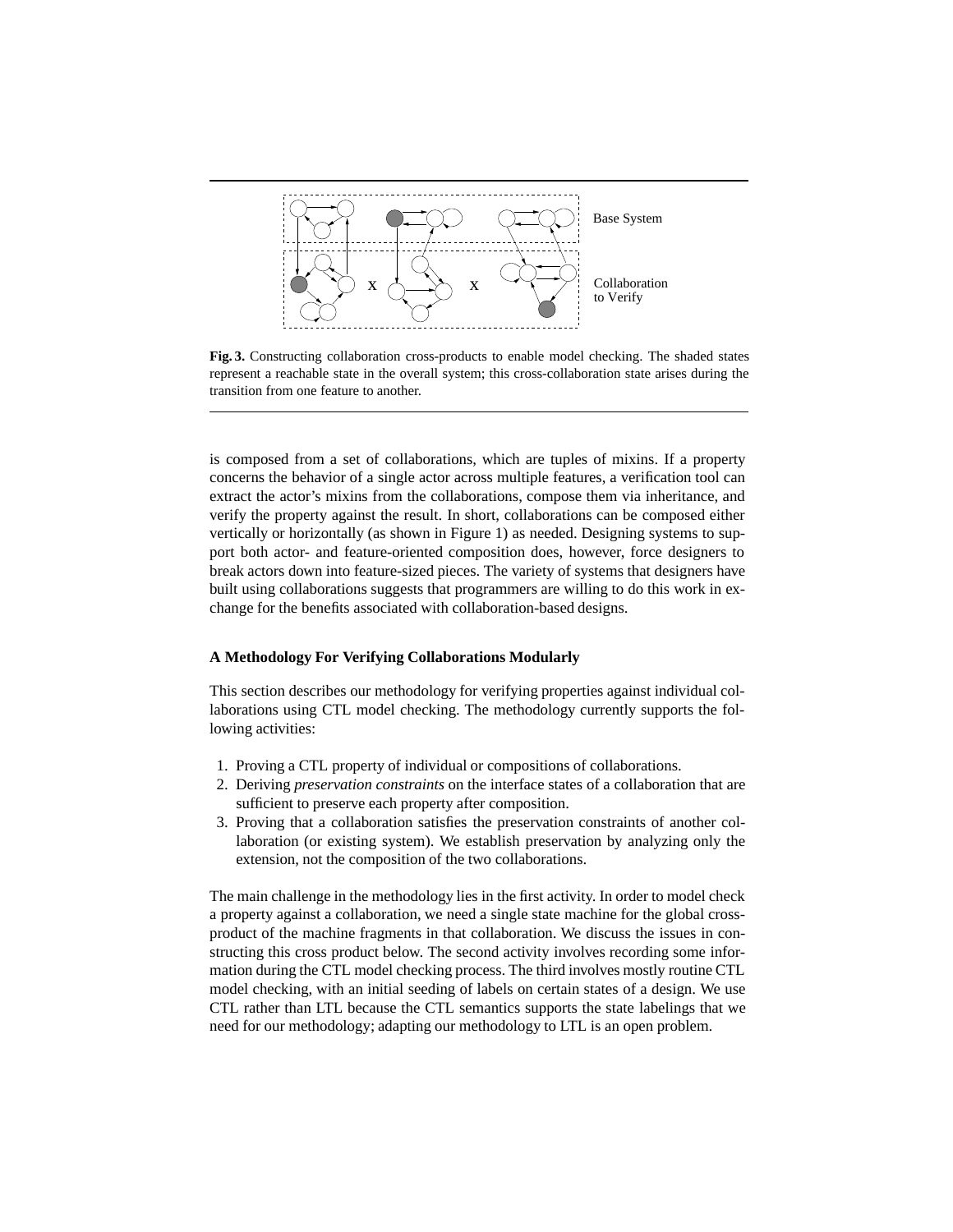Let us examine the task of constructing the cross-product of the state machine fragments in a collaboration. Figure 3 illustrates the situation: we wish to verify the lower collaboration in isolation from the upper one. Since actors operate in parallel within a collaboration, we must therefore construct the cross product of the state machine fragments in the lower collaboration (as the "x"'s between the fragments in the lower collaboration indicate). Cross-product constructions begin with a set of initial (crossproduct) states. What, though, are the initial states of the lower collaboration? Only the base system contains the initial states for the completed design. For other collaborations, only their "in" states (in the interface) give any indication of how to start running the collaboration.

It is tempting to assume that all actors will enter the collaboration for a feature at the same time: that is, to assume that the tuple of "in" states from the interface is reachable. Unfortunately, practice violates this simplistic assumption. In FSATS, for example, the person accepting a mission enters the collaboration for that mission and sends a message to that effect along the chain of command. As other people receive the message, they too enter the collaboration. While it is true that once one actor enters the collaboration the others will (eventually) follow, they do not enter the collaboration all at once. Figure 3 illustrates this situation through the shaded states; two actors have entered the collaboration, while the middle actor has not yet made that transition. Detecting the initial states of the collaboration to verify is therefore non-trivial. The shaded states also illustrate that some reachable cross-product states span collaborations. Such states are reachable only during the transition from one collaboration (feature) to another.

In FSATS, all mission collaborations (all collaborations other than the base system) attach to the base system. We have presented a formal algorithm that exploits this organization to identify the cross-collaboration states; our methodology uses these states to drive the cross-product construction for the collaboration [17]. The construction includes the cross-collaboration states with the collaboration cross-product, which guarantees that our methodology visits all reachable cross-product states; details appear in our earlier work [17]. This process may add a few states to the state machine fragments in each collaboration; we explore the impact of these extra states experimentally in Section 4. Once we identify the possible initial states, we use a standard cross-product construction to obtain a single state machine suitable for model checking the collaboration.

Having computed the cross-product for a collaboration, we use the standard CTL model checking algorithm [9] to verify properties. Proving that composition preserves the property is the next challenge. This is where collaboration-based verification diverges from standard approaches to modular verification. Under parallel composition, modular verification techniques assume that composition does not add new behaviors to a module. This is a reasonable assumption since the states of two modules interact only through a cross-product construction. In contrast, composing collaborations adds transitions, and thus behaviors, to states in a given module. These extensions are a natural and important part of collaborative designs. This characteristic, however, inhibits the use of modular verification techniques based on parallel composition.

Fortunately, the limited communication between collaborations—which occurs only at the interface states between the collaborations—reduces modular verification to a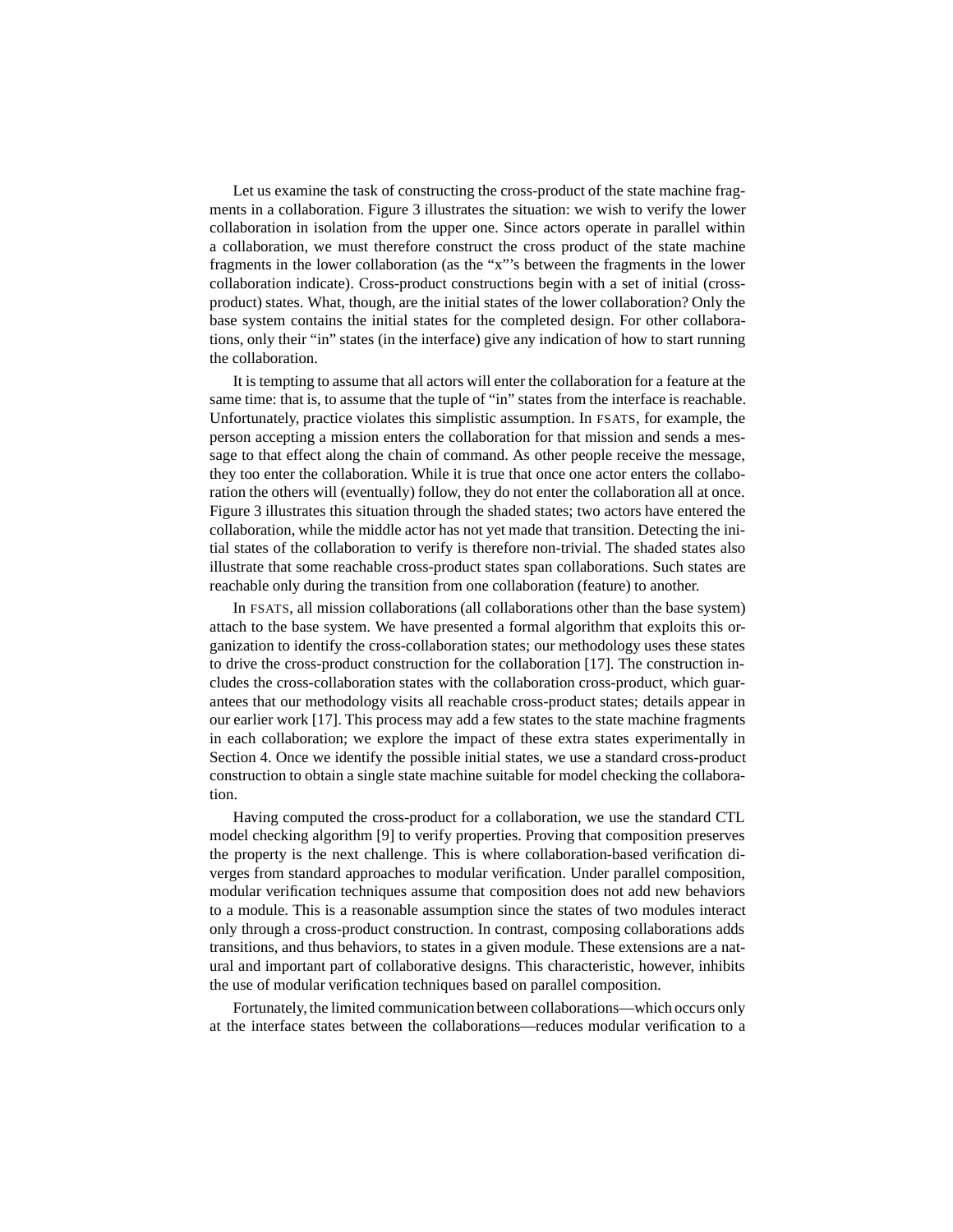

**Fig. 4.** A example of the methodology. The dashed states are placeholders for the interface states to which the collaboration shown attaches. The formulas next to the "re-enter" state are the seeded labels. CTL model checking determines labels on the "exit" state based on the seeded labels.

form of sequential verification. We use Laster and Grumberg's algorithm [26] for compositional model checking under sequential composition for this step. Briefly, when model checking a property against a collaboration, we record the labels that the CTL model checking algorithm assigns to the interface states. When we attach a new collaboration to those states, we check that the new collaboration will not invalidate any of those labels. We perform this step by attaching two dummy states to the new collaboration (one each for exit and re-entry), seeding the dummy re-entry state with the saved interface labels, and using the CTL model checking algorithm to derive labels on the dummy exit state (see Figure 4). If the derived labels are consistent with the recorded labels, the composition will preserve the property of the original collaboration.

With the exception of seeding states with properties, our methodology uses standard CTL model checking algorithms. The contribution of our methodology lies in techniques for computing cross-products of collaborations and in identifying necessary constraints on collaboration interactions to guarantee that our approach is sound with respect to a conventional actor-oriented modularization. We base soundness on the claim that our method would explore the same set of global states as in an actororiented, parallel composition of the state-machine fragments. In other words, the state spaces obtained by the two modularizations shown in Figure 1 are equivalent. Our prior work [17] presents the additional constraints needed to achieve soundness; intuitively, these constraints require forms of synchronization between actors at feature boundaries.<sup>2</sup>

## **4 Results on** FSATS

Our FSATS case study was designed with several goals in mind:

- **–** To validate our modular verification methodology on a significant software example. FSATS suits this role well: a full FSATS system contains at least 14 actors participating in at least 15 different mission types. The case study reported in this paper used 3 representative mission types over 14 actors.
- **–** To determine the levels of state-space reduction we can achieve through featureoriented modular decomposition.

<sup>&</sup>lt;sup>2</sup> These constraints are, incidentally, also necessary for modular testing.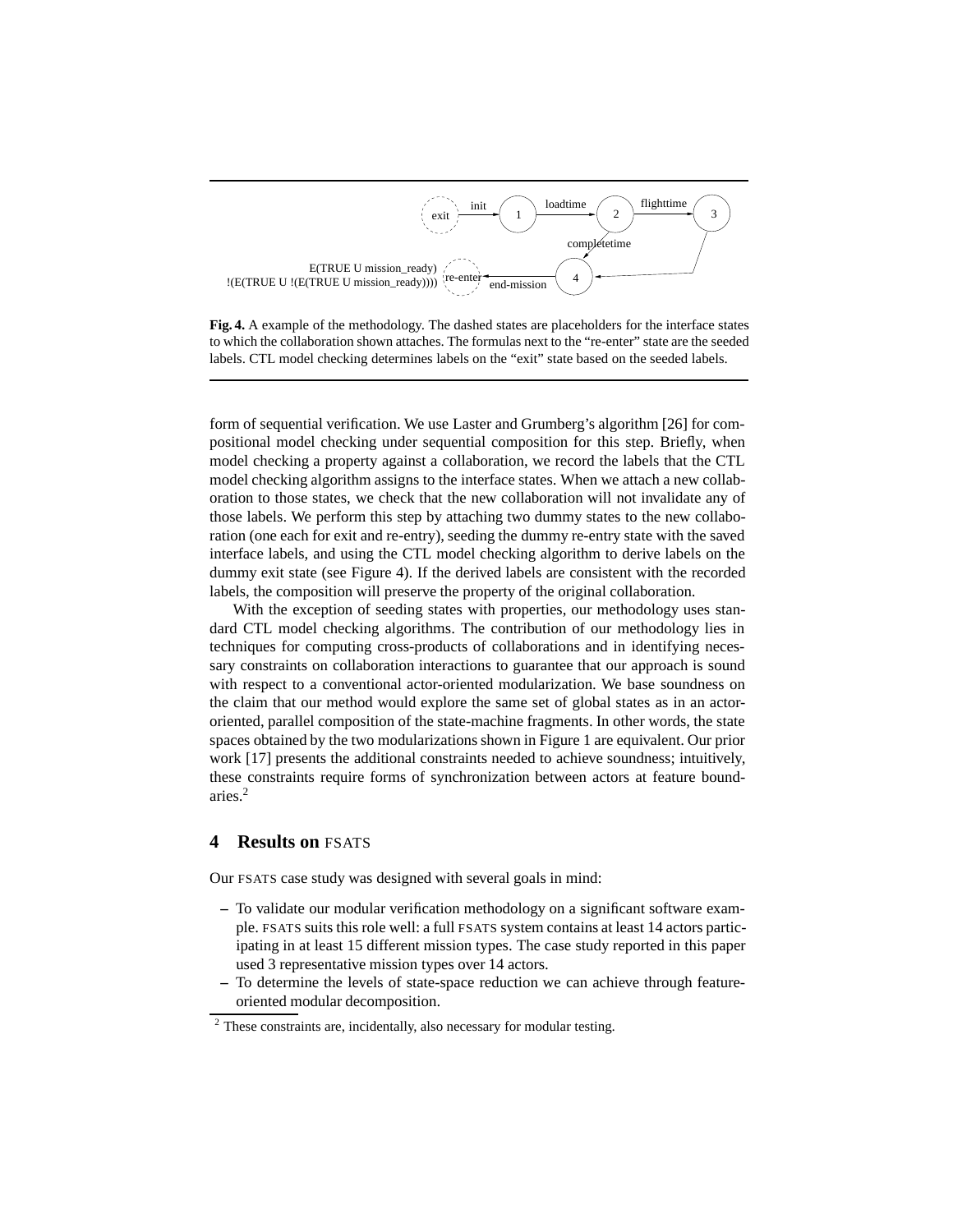- **–** To determine the overhead due to our verification methodology.
- **–** To explore whether feature-oriented modules provide decompositions that naturally align with properties.

This case study employed a base system containing the core communications protocol and three missions: one in which the battalion fires a mortar, one in which a platoon attacks with an artillery unit, and one in which the division commander fires a set of rocket launchers. The mortar and artillery missions embody simple protocols and yield small state machines. The rocket launcher protocol is more complicated because launchers must scurry out of hiding places in order to fire, then return to hiding places to reload during an attack. The coordination of launchers across hiding places gives rise to a protocol similar to *cache coherence*: the division officer must know where the rockets are at all times, and no two rockets can hide in the same spot at the same time.

We chose these three layers for several reasons. First, the mortar and artillery layers share some common design variables, so there is potential for property clashes when these modules are composed. Second, only a portion of the command hierarchy participates in deciding whether to use mortar or artillery, so we have the potential to eliminate unnecessary participants, as we would do in a standard parallel decomposition. Finally, the rocket launcher collaboration is substantially larger than the other two; ignoring this collaboration when reasoning about either of the other two collaborations should noticeably moderate the resources required during verification.

#### **4.1 A Model Checker Supporting the Methodology**

Although our methodology centers around the standard CTL model checking algorithm, existing CTL model checkers do not support it well. Existing checkers embody a closedworld assumption, in which all variables involved in the model are generated within the model. This assumption is invalid in collaborative modular verification. When we verify that composition does not invalidate existing properties of collaborations, we must seed states with non-trivial CTL formulas that would be true in that state after composition. Existing model checkers do not permit this seeding, though; they instead require all formula labels to be derived during model checking. We could augment the model to accomplish seeding—by adding an automaton sufficient to generate the desired labels but this change is both drastic and painstaking to perform manually; it also artificially increases the size of the model.

We have implemented a prototype custom model checker that allows seeding of states with arbitrary CTL formulas. If no states are seeded, the model checker behaves as a conventional CTL checker. If states are seeded, then model checking results are valid under the assumption that the seeded formulas hold in their corresponding states. The rest of the methodology discharges this assumption.

Our checker also confirms that models satisfy the constraints that our methodology requires for soundness. These constraints involve checking reachability of certain specific states that we identify based on the interfaces between collaborations. It also confirms that collaborations do not deadlock; this is important for the correctness of our methodology (otherwise the sequential composition does not result in a continuously running system). We have written the prototype in PLT Scheme [14].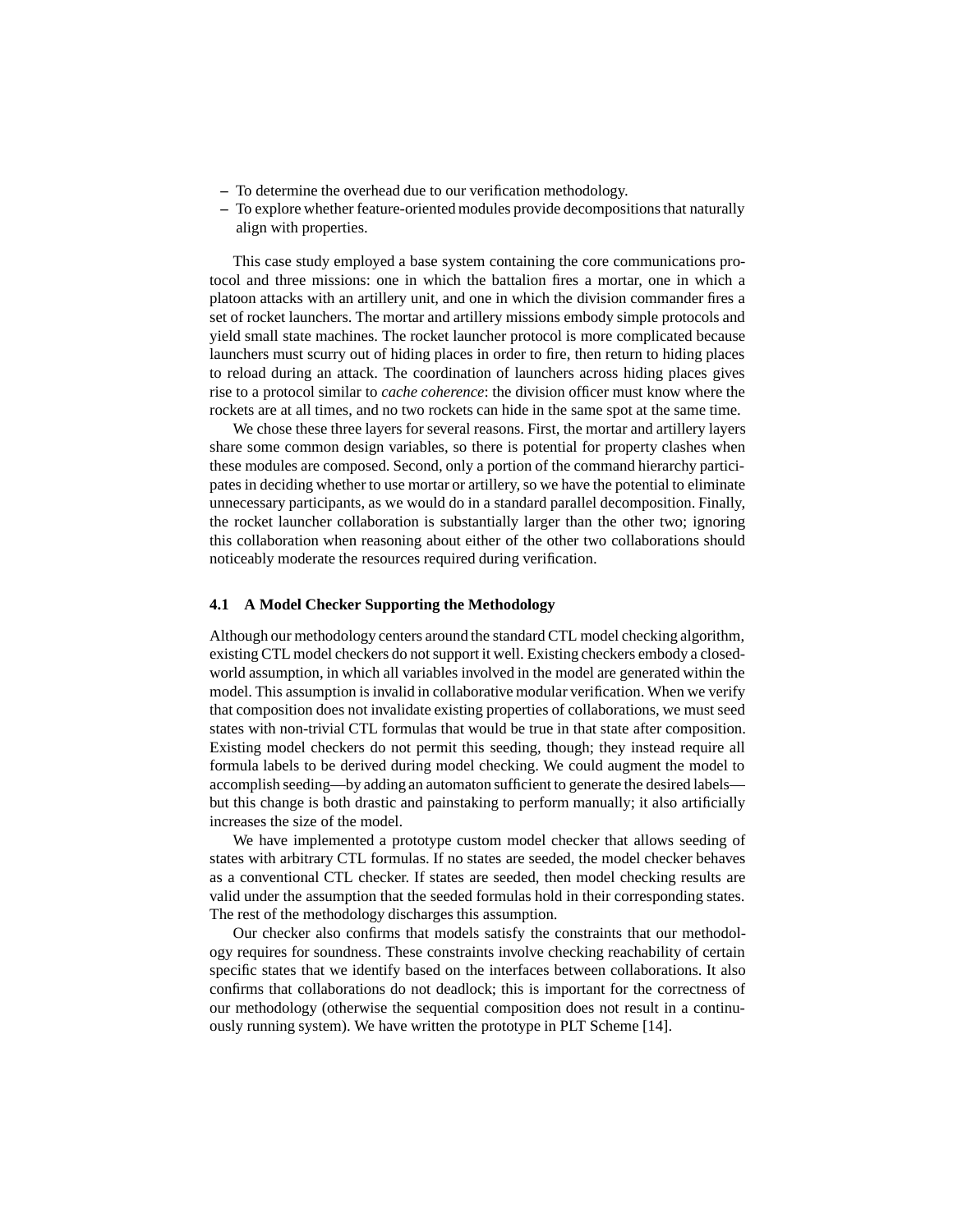

**Fig. 5.** State-spaces contrasted in our experiments. Each shape represents a state-machine fragment. The shaded shapes indicate which fragments are included in each comparison.

#### **4.2 Experiments on the Impact on State-Space Size**

Our first experiment assumes that a feature is primarily characteristic of one collaboration. We would want to verify that property against that collaboration alone for two reasons. First, until we have established its correct implementation, it isn't worth verifying against other collaborations. Second, as independent developers, we may not even know the other collaborations at development time; only the final system integrator will know all the collaborations.

Figures 5-a and 5-b iconographically depict two approaches to constructing a state space for this verification. The collaborative design of 5-a allows us to consider just the collaboration of interest. The system in 5-b results from cross-producting actororiented machines. For our experiment, we obtained these latter machines by manually linking the machine fragments across collaborations, as we discuss in Section 3. The table below presents this comparison.<sup>3</sup>

|           | Mission   States in Collaboration   States in Collab+Base |                                                   |  |
|-----------|-----------------------------------------------------------|---------------------------------------------------|--|
|           |                                                           | Cross-Product (Fig. 5-a) Cross-Product (Fig. 5-b) |  |
| Mortar    | 23                                                        | 127                                               |  |
| Artillery | 29                                                        | 124                                               |  |
| Rockets   | 4.888                                                     | 10.032                                            |  |

A realistic system consists of numerous missions, not just one. Therefore, a more thorough assessment of state spaces would study the machine sizes that result from composing multiple missions. We contrast two verification tasks. The first verifies properties against the cross-product of an actor-oriented decomposition. This may be given by the programmer; in FSATS, we construct the actors by combining their machine fragments from multiple collaborations (Figure 5-c). The second verifies properties against each of the collaborations separately, in the manner described in section 3. The first two columns of the following table present information on the actor-oriented systems; the third column contrasts this against the sum of the sizes of each collaboration crossproduct (because the verifications are performed independently). We use an asterisk to indicate that a computation did not complete in the available memory; the number

<sup>&</sup>lt;sup>3</sup> These sizes do not include the environment models that may be needed for model checking.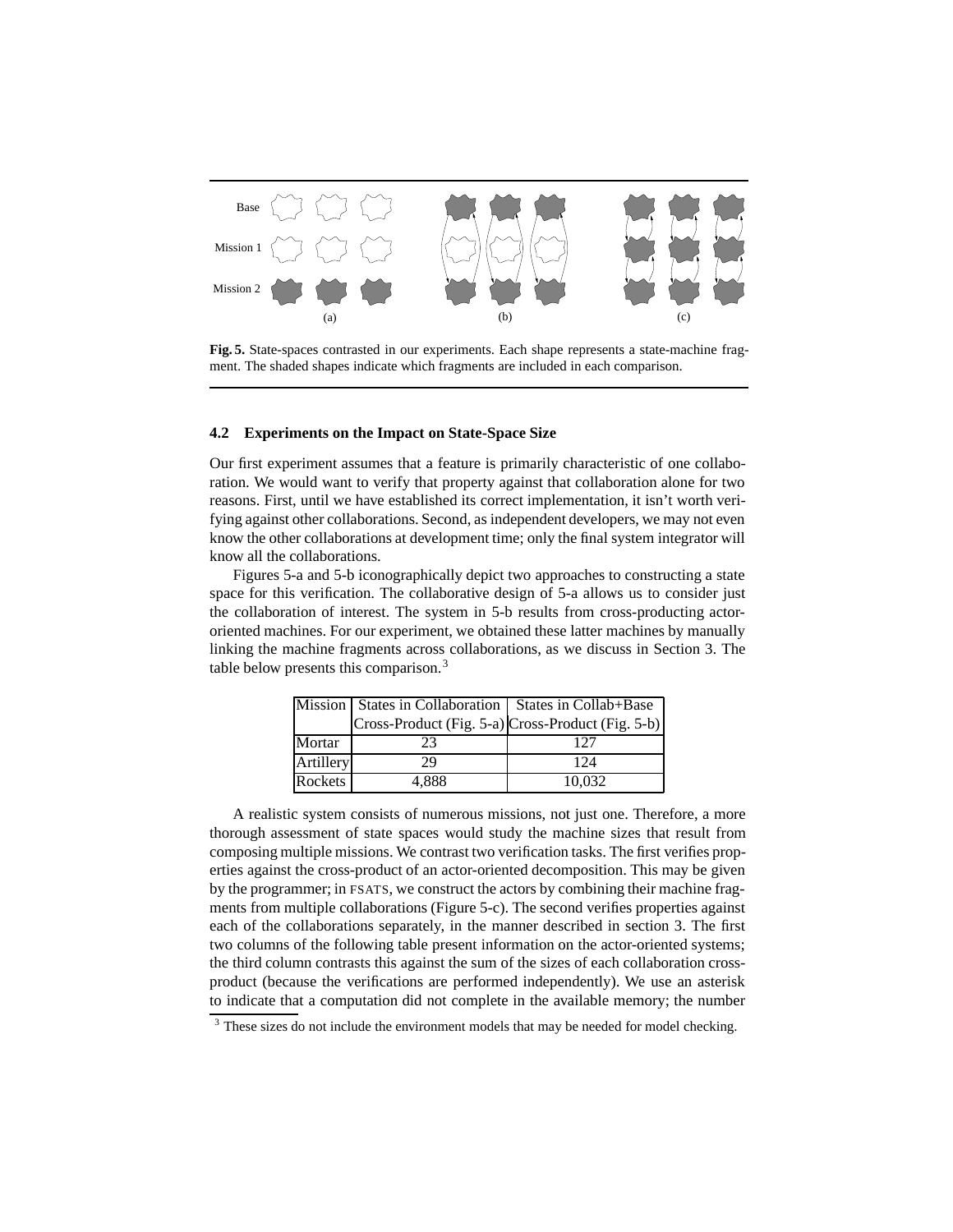| Missions (Plus Base)       |                     |            | States in Whole Transitions (Sum of) States in |
|----------------------------|---------------------|------------|------------------------------------------------|
|                            | System $(Fig. 5-c)$ |            | <b>Individual Collabs</b>                      |
| Mortar, Artillery          | 237                 | 339        | $23 + 29$                                      |
| Mortar, Rockets            | 114,300*            | 1,132,069* | $23 + 4888$                                    |
| Mortar, Artillery, Rockets | 160,472             | 314.694    | $23 + 29 + 4888$                               |

of states reported is a lower bound on the total number of states, but the number of transitions may include multi-edges (unlike the transition data in the completed runs).

These data underscore that verifying properties of multiple missions results in additive state-space growth with collaboration-based verification; the growth with no modular verification is potentially multiplicative.

The results from these two tables clearly establish that feature-oriented decomposition can result in substantial state-space reductions. As we would expect, the savings grow more impressive as we add missions to the simulator, because new missions do not affect the state spaces of individual collaborations. Decomposition around collaborations therefore controls the growth of state spaces in model checking.

The data in the first table indicate that our methodology is indeed effective in restricting the number of states from the base system that need to be visited while model checking a collaboration. The following table contrasts the total size of the base system (restricted to the actors involved in the mission) with the number of base system states needed to drive the construction of the collaboration cross-product:

|           | Mission States in Base | <b>States from Base</b>              |
|-----------|------------------------|--------------------------------------|
|           |                        | Cross-Product To Drive Collaboration |
| Mortar    | $\mathcal{D}$          |                                      |
| Artillery | 73                     |                                      |
| Rockets   |                        |                                      |

In the course of our experiments, we discovered that the choice of interface states can affect our methodology's overhead. In our first model, the Mortar weapon had an almost trivial state machine in the base layer: one state for starting a mission and another for ending a mission. These two states were the interface states to which we attached collaborations involving mortars. The mission starting state was also the initial state for the mortar in the base system. Having the same state be both the initial state of an actor (in the base) and the interface "exit" state caused the number of overhead states to bloat artificially to include the entire base system cross product; this had 12 states in the case of the Mortar mission actors. After introducing a separate state to use as the interface state, the overhead dropped to 1 state, which was what we expected it to be.

Our experiments yielded another surprising result. Based on the sizes of the state machines for the individual actors (between 5 and 100 states per mission for each of 14 actors), we expected the number of cross-product states in each simulator to grow dramatically as we added missions. While we did observe noticeable growth, particularly after adding the rocket mission, the growth was not strictly multiplicative. We later realized that *the synchronization between actors needed to properly implement collaborations naturally limits state explosion* (since the requirements limit the number of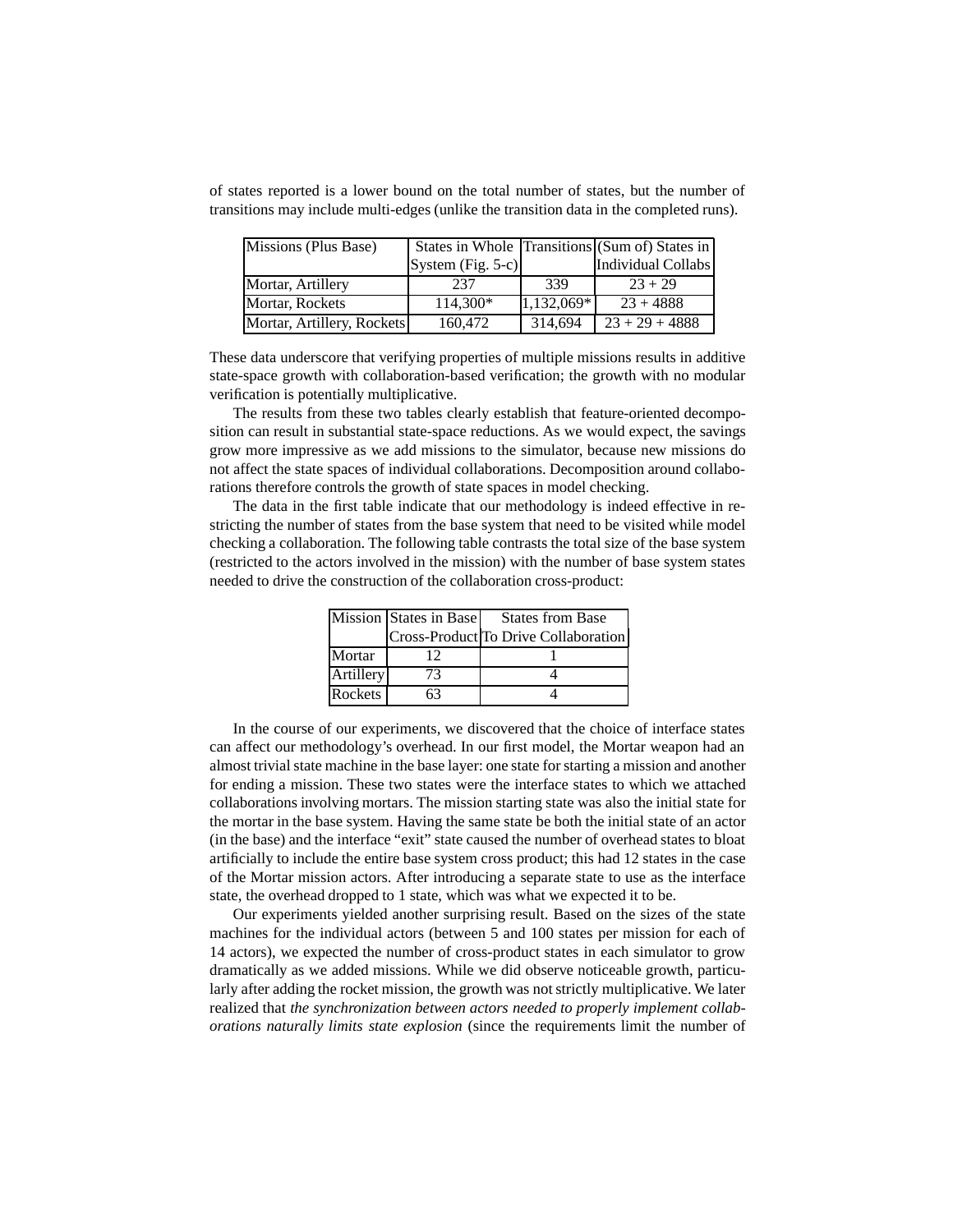global states involving states from multiple collaborations). This characteristic of collaborations is orthogonal to our methodology, and instead reflects a general benefit of feature-oriented architectures.

To validate this claim, we removed some of the synchronization between actors at collaboration boundaries and recomposed the simulators. Removing the synchronization allows one actor to start a new mission upon completion of an old one, without negotiating with the other actors. This led to a noticeable increase in state-space size. For example, the unsynchronized base+mortar simulator had 257 states (versus 127), while the unsynchronized base+rocket simulator had 63,657 states (versus 10,032). We were unable to finish computing the unsynchronized size for the simulator with all three missions within our available memory.

#### **4.3 Modular Verification Experience**

Applying existing modular verification techniques can be difficult in practice due to the need to decompose properties while avoiding circular arguments. We therefore wanted to gauge whether our methodology helped or hindered the verification process. This section discusses our observations from using our model checker to verify several properties of FSATS. We do not discuss the actual properties or running times and memory usage. The properties are standard CTL invariants and eventualities. We omit the resource usage data for two reasons. First, we are using explicit-state model checking, so state-space size is a reasonable predictor of performance (unlike with BDDs). Second, our current tool is a proof-of-concept prototype for our algorithms so we expect the resource usage would be artificially high.

Assume a user wants to verify a property about the mortar mission, such as "once started, the mortar eventually fires all rounds". The user provides our model checker with three pieces of information: the base machines for the FSATS actors, the collaboration implementing the mission, and the property to verify. Our tool automatically constructs the cross-product of the collaboration (using information from the base machines), checks whether the collaboration satisfies needed synchronization restrictions, and calls the model checker. Error traces, if any, are of the usual flavor and are expressed relative to the collaboration cross-product. The property and the constraints needed to confirm that it holds after composition are stored with the collaboration. When a user composes a new collaboration onto a system, our tool automatically confirms that existing properties of the collaboration and system are preserved.

In short, a user's interaction with this system is similar to that with a conventional model checker, with the exception of indicating which collaboration each property should be proven against. There is no need to decompose the system or the property. The tool manages all of the assumptions required for modular verification (this entails deriving labels during earlier model checking runs). There is no danger of introducing circularity, because the user does not need to introduce any information; all of the decomposition information comes directly from the design architecture.

Our tool's automated checks for synchronization requirements (mostly various reachability checks) also helped us detect some design errors. For example, the re-entry interface states must be reachable within a collaboration. Our early model of FSATS had some errors that violated this restriction. None of the properties we tried to check would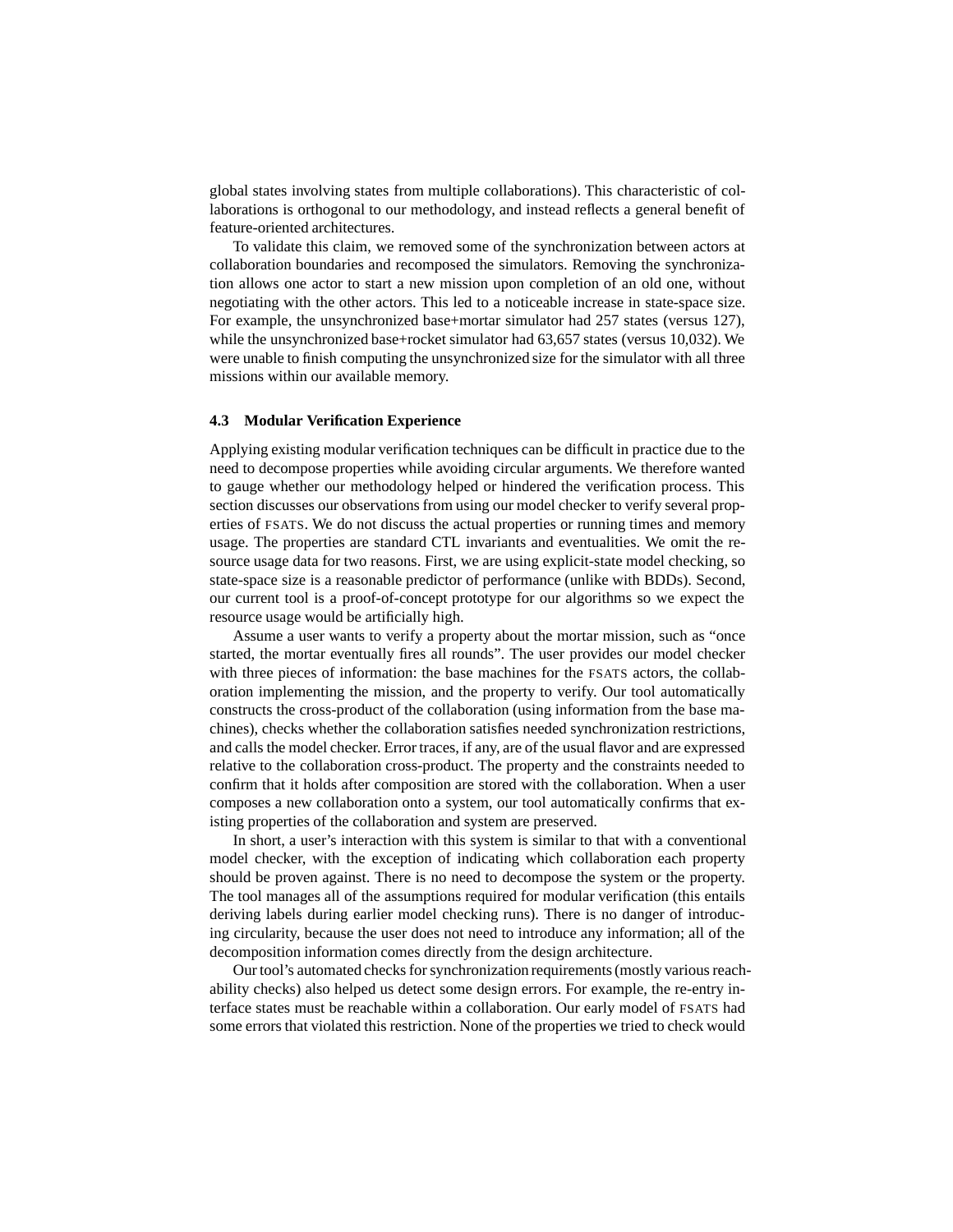have detected the problem. Thus, our methodology does provide some simply sanity checks on designs that can help locate real errors in system models.

## **5 Related Work**

Several verification techniques use design information to restrict the state space to the portion relevant to a given property. *Cone-of-influence reductions* [25] use dependence analyses between variables to eliminate portions of the state space. These analyses retain portions of the state space needed to reach the relevant portion of the design from the initial states; our method eliminates most of the states traversed from the initial states to the point of entry to a collaboration. Cone-of-influence reductions are also less effective if multiple parts of the design involve the same variables. Multiple FSATS layers refer to shared variables that also occur in the properties we wish to verify; all of these layers would be explored under a cone-of-influence reduction.

Variants of code layering have been used in both software engineering and verification contexts. The term "layered architecture", however, generally assumes that each layer refines a more abstract layer already in the system. Such assumptions correspond to abstraction or refinement layers in verification, in which one layer is shown to subsume the behavior of another [25]. This work is orthogonal to ours, which does not require any abstraction relationship between collaborations.

Several researchers have described modular verification techniques based on parallel composition [16, 20, 24, 29]. Some preliminary research [2, 11, 26] considers modular model checking under sequential composition, which is closer to the model used in software. Laster and Grumberg's approach [26] handles designs with only one state machine; it also lacks a design framework, such as collaboration-based design, to drive the decomposition of the design. Subsequent work obtains this decomposition from hierarchical state machines [2] or StateCharts [11], but still considers designs with only one state machine. Our work, in contrast, includes *multiple state machines per collaboration*, which greatly complicates the verification problem. Alur and Yannakakis cite the problem of sequential verification over multiple state machines as open for future work [2]. Alur *et al.* [1] discuss analysis techniques for sequential refinements within modules that are composed in parallel; their work, unlike ours, does not support *coordination* between sequential refinements across modules. None of these works compares the state space sizes in their techniques against those of traditional model checking.

Work on pre- and post-condition verification in theorem proving is another form of modular reasoning under sequential composition. Such work views code at the level of individual, stand-alone functions and instructions, rather than at the level of coordination between multiple actors in a system.

## **6 Conclusions and Future Work**

Modular verification is an attractive approach to managing state explosion. Modules, by design, delineate somewhat independent portions of a system. In theory, we should be able to exploit this independence to decompose intractable verification problems into tractable ones about each module (or small groups of modules). Experience shows that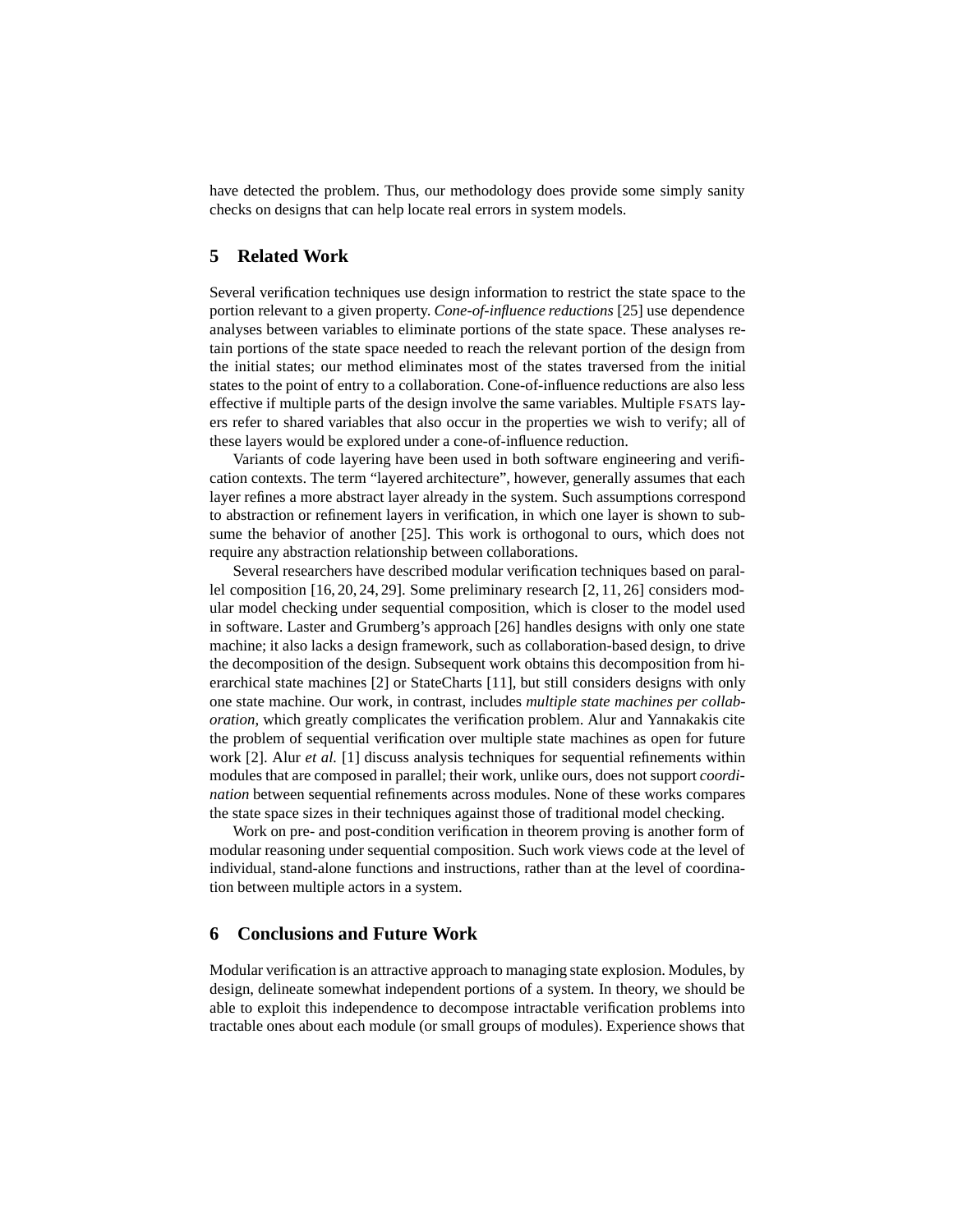modular verification is extremely difficult to use in practice. The main challenge lies in *property decomposition*: the need to decompose a property of a system into subproperties of its modules. Traditional modules reflect *physical* independence (different devices on a chip, for instance) rather than *behavioral* independence. Since properties concern behavior, conventional modular structures are misaligned with properties and make modular decomposition difficult.

Collaborations are modules that encapsulate code involved in the same operation in a system. They have received increasing attention in software engineering because their separation of behavior simplifies software evolution, configuration, and maintenance. This paper explores the effect of these designs on modular model checking, especially on state space sizes and on the need for property decomposition.

We present a case study of applying a new model checker we have developed to a real command-and-control simulator called FSATS. The results are extremely positive. Collaborations dramatically reduced the size of the state space to be explored during model checking, while requiring no property decomposition. Furthermore, we observed that the programming discipline of collaborations requires certain synchronizations that naturally control state-space growth. The ease of modular verification in this framework, combined with the measured reductions in state space sizes, suggest that collaborations provide more useful modularizations for verification than conventional modules do.

We plan to continue our study along several lines. First, we need to confirm our hypothesis that collaboration-based decomposition achieves greater reductions than coneof-influence analysis. Second, we need to extend our current methodology to support data-intensive designs, instead of just control-intensive ones. FSATS will continue to be an interesting example for this effort, as it involves a combination of a control-intensive communications protocol between personnel and data-intensive decisions within the protocol. Third, our current methodology assumes that collaborations specify controlflow via state machines. We would like to extend existing work on deriving state machines from source code [12, 13, 22] to extract collaboration-oriented models. A related question asks whether our collaboration-based organization is too restrictive; it may be possible to extract collaboration-like behavior from code that is composed in parallel, perhaps by examining synchronization points.

#### **References**

- 1. R. Alur, R. Grosu, and M. McDougall. Efficient reachability analysis of hierarchic reactive machines. In *International Conference on Computer-Aided Verification*, volume 1855 of *Lecture Notes in Computer Science*, pages 280–295. Springer-Verlag, 2000.
- 2. R. Alur and M. Yannakakis. Model checking of hierarchical state machines. In *Symposium on the Foundations of Software Engineering*, pages 175–188, 1998.
- 3. D. Batory, C. Johnson, B. MacDonald, and D. von Heeder. Achieving extensibility through product-lines and domain-specific languages: A case study. In *International Conference on Software Reuse*, June 2000.
- 4. D. Batory, C. Johnson, B. MacDonald, and D. von Heeder. FSATS: An extensible C4I simulator for army fire support. In *Workshop on Product Lines for Command-and-Control Ground Systems at the First International Software Product Line Conference (SPLC1)*, August 2000.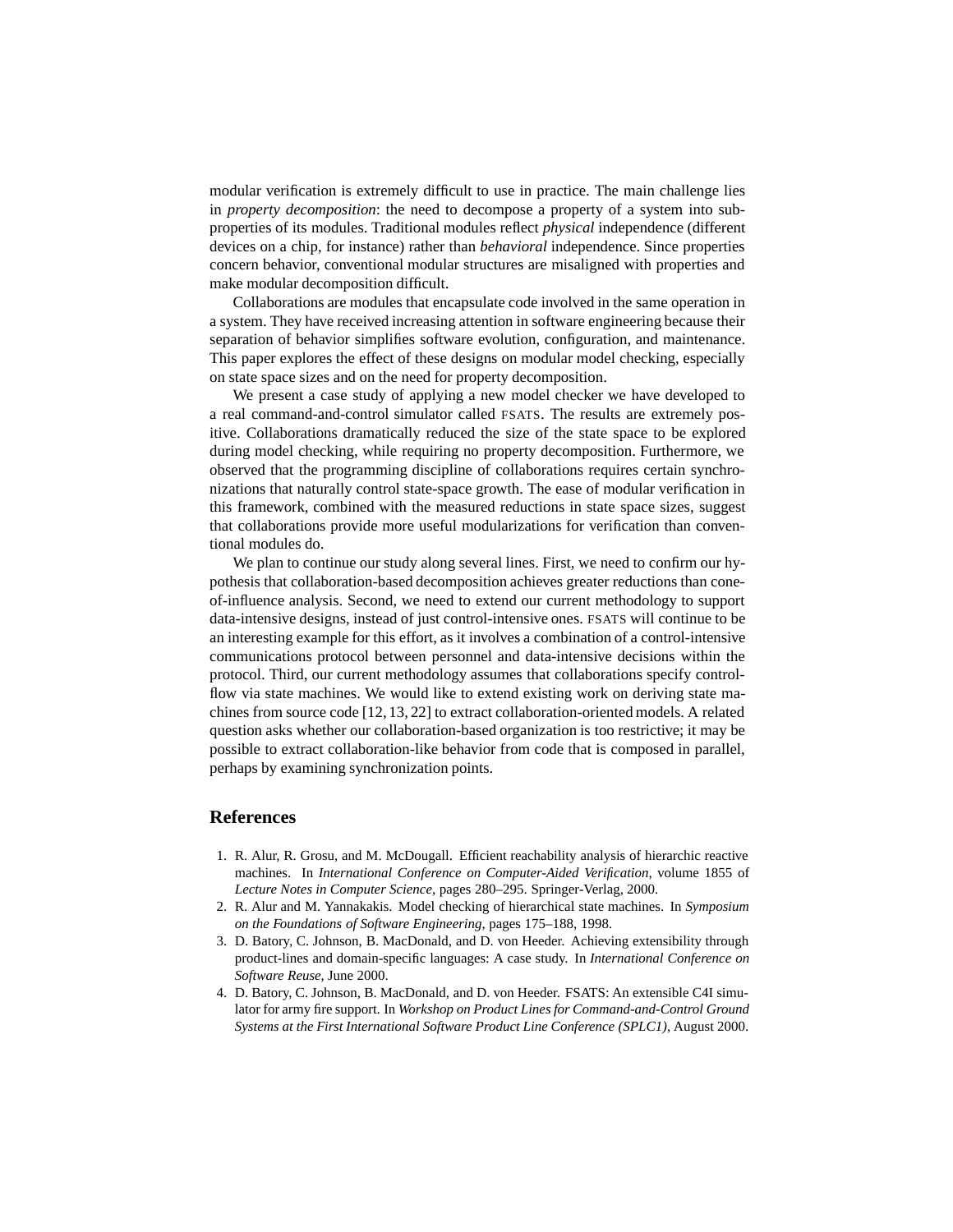- 5. D. Batory, B. Lofaso, and Y. Smaragdakis. JTS: Tools for implementing domain-specific languages. In *International Conference on Software Reuse*, June 1998.
- 6. D. Batory and S. O'Malley. The design and implementation of hierarchical software systems with reusable components. *ACM Transactions on Software Engineering and Methodology*, 1(4):355–398, Oct. 1992.
- 7. E. Biagioni, R. Harper, P. Lee, and B. G. Milnes. Signatures for a network protocol stack: A systems application of Standard ML. In *ACM Symposium on Lisp and Functional Programming*, 1994.
- 8. G. Bracha. *The Programming Language Jigsaw: Mixins, Modularity and Multiple Inheritance*. PhD thesis, University of Utah, Mar. 1992.
- 9. E. Clarke, E. Emerson, and A. Sistla. Automatic verification of finite-state concurrent systems using temporal logic specifications. *ACM Transactions on Programming Languages and Systems*, 8(2):244–263, 1986.
- 10. E. Clarke, O. Grumberg, and D. Peled. *Model Checking*. MIT Press, 2000.
- 11. E. M. Clarke and W. Heinle. Modular translation of Statecharts to SMV. Technical Report CMU-CS-00-XXX, Carnegie Mellon University School of Computer Science, August 2000.
- 12. J. C. Corbett, M. B. Dwyer, J. Hatcliff, S. Laubach, C. S. Pasareanu, Robby, and H. Zheng. Bandera : Extracting finite-state models from java source code. In *International Conference on Software Engineering*, 2000.
- 13. M. B. Dwyer and L. A. Clarke. Flow analysis for verifying specifications of concurrent and distributed software. Technical Report UM-CS-1999-052, University of Massachusetts, Computer Science Department, August 1999.
- 14. R. B. Findler, J. Clements, C. Flanagan, M. Flatt, S. Krishnamurthi, P. Steckler, and M. Felleisen. DrScheme: A programming environment for Scheme. *Journal of Functional Programming*, 2001. To appear.
- 15. R. B. Findler and M. Flatt. Modular object-oriented programming with units and mixins. In *ACM SIGPLAN International Conference on Functional Programming*, pages 94–104, 1998.
- 16. B. Finkbeiner, Z. Manna, and H. Sipma. Deductive verification of modular systems. In *Compositionality: The Significant Difference*, volume 1536 of *Lecture Notes in Computer Science*, pages 239–275. Springer-Verlag, 1998.
- 17. K. Fisler and S. Krishnamurthi. Modular verification of collaboration-based software designs. In *Symposium on the Foundations of Software Engineering*, Sept. 2001.
- 18. K. Fisler, S. Krishnamurthi, and K. E. Gray. Implementing extensible theorem provers. In *International Conference on Theorem Proving in Higher-Order Logic: Emerging Trends*, Research Report, INRIA Sophia Antipolis, September 1999.
- 19. M. Flatt, S. Krishnamurthi, and M. Felleisen. Classes and mixins. In *ACM SIGPLAN-SIGACT Symposium on Principles of Programming Languages*, pages 171–183, January 1998.
- 20. O. Grumberg and D. Long. Model checking and modular verification. In *International Conference on Concurrency Theory*, volume 527 of *Lecture Notes in Computer Science*. Springer-Verlag, 1991.
- 21. Y. Hollander, M. Morley, and A. Noy. The *e* language: A fresh separation of concerns. In *Proceedings of TOOLS Europe*, Mar. 2001.
- 22. P. Inverardi, A. Wolf, and D. Yankelevich. Static checking of system behaviors using derived component assumptions. *ACM Transactions on Software Engineering and Methodology*, 9(3):239–272, July 2000.
- 23. G. Kiczales, J. Lamping, A. Mendhekar, C. Maeda, C. V. Lopes, J.-M. Loingtier, and J. Irwin. Aspect-oriented programming. In *European Conference on Object-Oriented Programming*, June 1997.